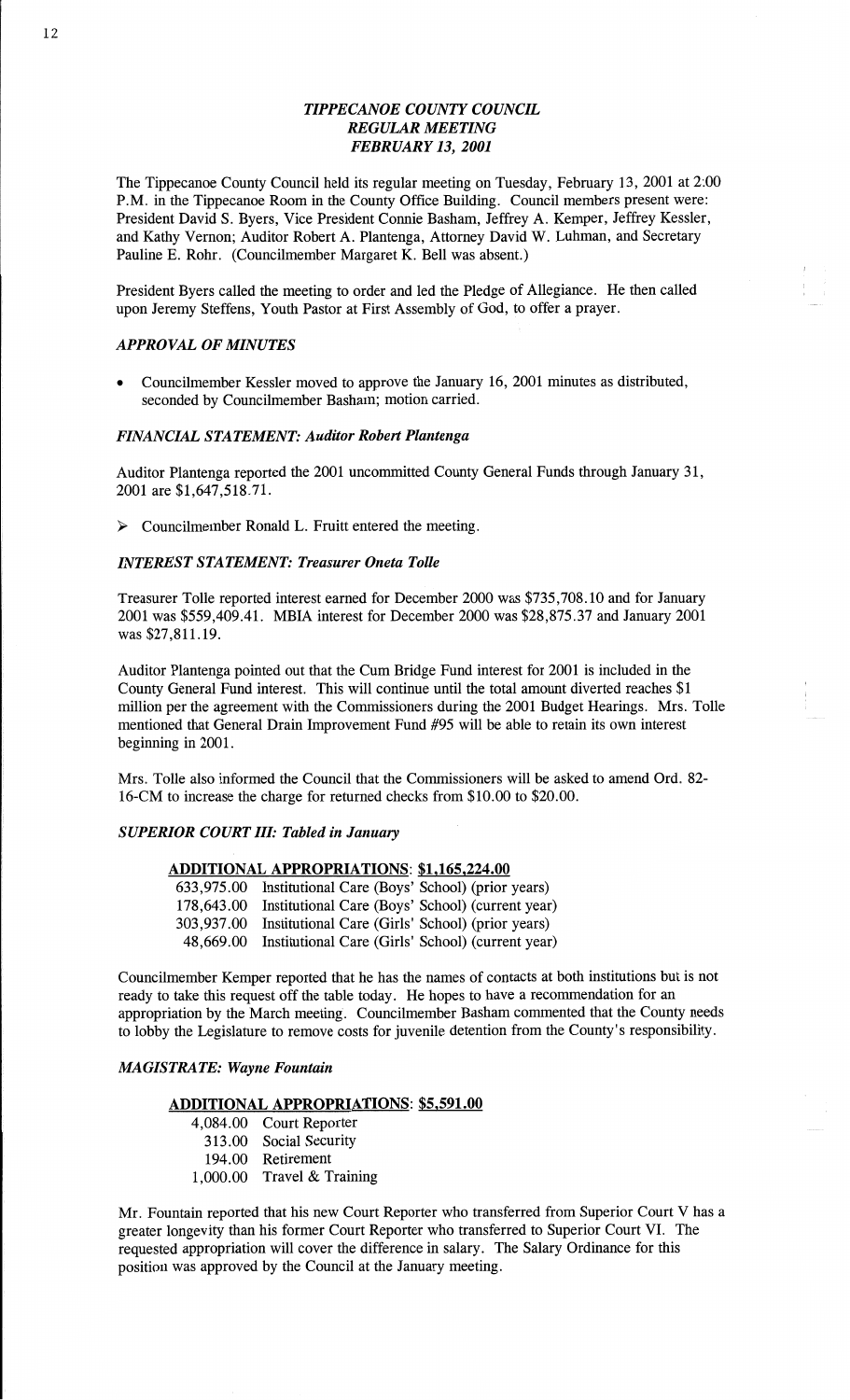Mr. Fountain reported that the Council cut his Travel & **Training** line item to \$0.00 for <sup>2001</sup> because he does not attend **training** sessions that require **a** fee. Because the Court Reporter is entitled to claim mileage to the Jail from the Courthouse and back he requested \$1,000.00 to cover this expense. He **said** he didn't **think** his previous Court Reporter claimed this although she was entitled.

- **o** Councilmember **Basham** moved to approve the **Additional** Appropriation for the Court Reporter position, seconded by Councilmember Kemper; **motion** carried.
- **0** Councilmember Kemper moved to an appropriation of \$1,000.00 for Travel & **Training,**  seconded by Councilmember Fruitt; motion carried.

# *BUILDING COMMISSION: Building Commissioner* Ron *Highland*

# **ADDITIONAL APPROPRIATION: \$1,000.00**

1,000.00 Maintenance & Repair

#### **TRANSFER: 300.00**

| THE REPORT OF PROPERTY |              |                      |        |  |  |  |
|------------------------|--------------|----------------------|--------|--|--|--|
| From:                  | 01-29-171600 | Part-time            | 300.00 |  |  |  |
| To:                    | 01-29-327200 | Maintenance & Repair | 300.00 |  |  |  |

Mr. Highland explained that it was necessary to replace two (2) **in—house** mobile radios in January at a cost of \$1,009.00 installed. He requested an appropriation of \$1,000.00 as well as **a**  transfer of \$300.00. If the Council chooses to only allow the transfer, he thinks he might be able to transfer sufficient **funds from** other accounts later in the year to pay the balance owed. He said the **vendor** is willing to wait for the remaining \$849.00 payment as long as it is paid this year.

Auditor Plantenga interjected **that** we prefer not to transfer from Personal Services line items **such** as Part-time in case those funds are needed to cover an **extended** absence by an employee.

Councilmember Kessler said we should pay outstanding bills or it might reflect poorly on the County.

**0** Councilmember Kessler moved to appropriate \$1,000.00 to Maintenance & Repair, seconded by Councilmember **Basham; motion** carried.

# *BUILDING COMMISSION: Unsafe Building Fund* #24

# **ADDITIONAL APPROPRIATION: \$10,000.00**  10,000.00 Unsafe Building

Mr. Highland reported **that** the **Unsafe** Building Fund has **a** current **balance** of \$13,013.07 and he currently has four (4) bids ranging from \$12,000 to \$54,000 to demolish an unsafe structure located in Odell. He can file a lien on the property to get reimbursement for the demolition cost but he is unsure if the County can get full reimbursement from **this** particular property. If the County pays \$12,000.00 for this demolition, there won't be enough in the account to **demolish**  another structure. Mr. Highland wants to increase the working balance in this **fund** to approximately \$50,000 over a period of years to allow taking on more than one demolition project at one time.

When Mr. Highland said this particular structure is owned by four  $(4)$  financial institutions, Councilmember Kessler asked if they will be responsible for taking the building down. Mr. Highland responded that they would but, if they do nothing and the County has to take it down, he can only file a tax lien on the property. Attorney Luhman said this may be a circumstance where the County cannot recoup the cost because the demolition expense may be more than the property is worth.

Councilmember Kessler **thought** the **bank** might take down the structure as **a** service to the community. If not, he asked if the Volunteer Fire Department would be willing to **demolish** it. Mr. Highland said he has notified the Volunteer Fire Department about the building but they are "pretty picky" about What they take down. Councilmember Kessler observed **that** it may be too easy for financial institutions and individuals to do nothing and to let the demolition fall to the County.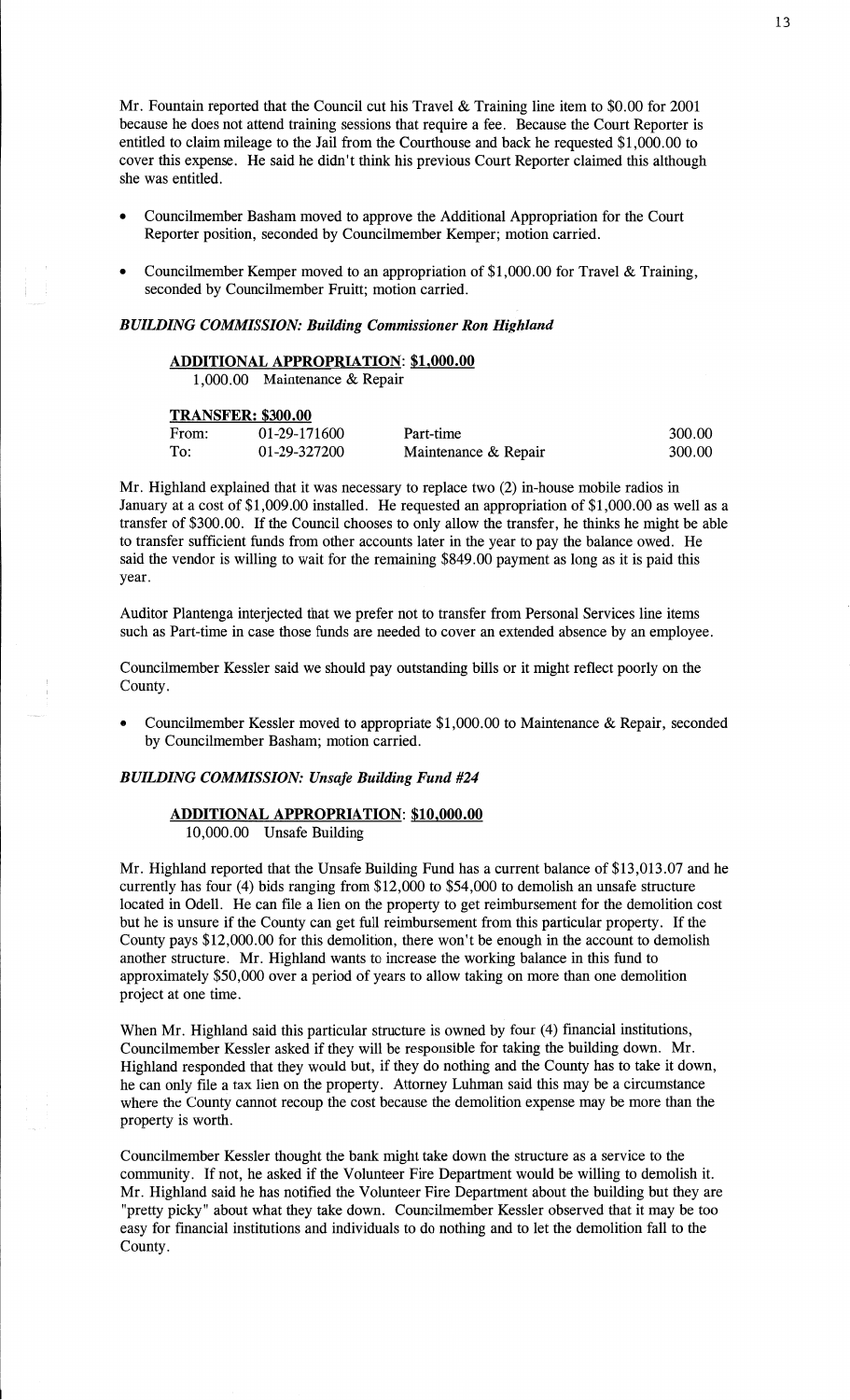If this Fund is depleted to approximately \$1,000.00 and another building needs demolition, Councilmember Kemper asked if the need for **funds** will be immediate. Mr. Highland responded that it can take 60 to 90 days to get through the process before demolition funds are needed. He noted that **most** unsafe structures **have** been demolished by the owners.

Commissioner **Benson** said the issue of the unsafe structure location in Odell has been handled. The reason for Mr. Highland's request is **that,** after **taking** bids for the Odell structure, they now realize the need to accumulate a substantial balance because the cost can be much more than \$10,000.00.

**Auditor** Plantenga observed that there is no funding source in the Unsafe Building Ordinance. *<sup>1</sup>* He expressed doubt that funds can be transferred from the General Fund to the Unsafe Building Fund. The **last** time money was put in this Fund, it was done by claim from Unappropriated County General Funds but the State Board of Accounts has said **this** is not proper. He suggested adding a line item and appropriating **funds** to the Building **Commission's** County General 2002 Budget from which **a** claim can be written to the Unsafe **Building** Fund.

**<sup>0</sup>**Councilmember Fruitt moved to table this request until the Auditor and Attorney work out the details, seconded by Councilmember Kessler; motion carried.

# *COMMISSIONERS: Tippecanoe County Soil & Water Conservation District Board Chairperson Kathy Dale*

# **ADDITIONAL APPROPRIATION: \$5,383.00**

5,000.00 Part-time 383.00 Social Security

**Mrs.** Dale requested the **appropriation** because no funding for Part-time was included in the 2001 Budget. **This** position will **assist** in meeting the requirements of 0rd. 93-18-CM for erosion and sediment control and assistance provided to the Area Plan Commission. In addition, this position will assist office staff with ongoing conservation programs, erosion control, and customer assistance. Mrs. Dale noted that \$5,000.00 of the salary for the Erosion Control Specialist was returned to the County due to early termination of the contract.

**0** Councilmember Kessler moved to approve \$5,000.00 for Part-time and \$383.00 for Social Security, seconded by Councilmember Vernon; motion carried.

# *COURT SERVICES: Fund* 11

# **ADDITIONAL APPROPRIATION: \$12,000.00**

12,000.00 Drug Screens

# *COURT SERVICES: Fund* 07

# **ADDITIONAL APPROPRIATIONS: \$12,500.00**

9,000.00 Capital Outlay 3,500.00 Overtime, Case Mgr.

Since no one was present to speak about these requests, Councilmember Kemper moved to table the request **until** March, seconded by Councilmember Kessler; motion carried.

#### *SUPERIOR COURT: Bailiff Brooke Kemer*

# **ADDITIONAL APPROPRIATION: \$11,006.00** 11,006.00 **Capital** Outlay

Miss Kerner said the request includes \$3,670.00 for Recording Equipment for the Superior Court Courtroom and \$7,336.00 for three (3) computers and a printer for the Auxiliary Courtroom.

Councilmember Kessler moved to approve the appropriation of \$11,006.00 for Superior **Court,** seconded by Councilmember Fruitt; motion carried.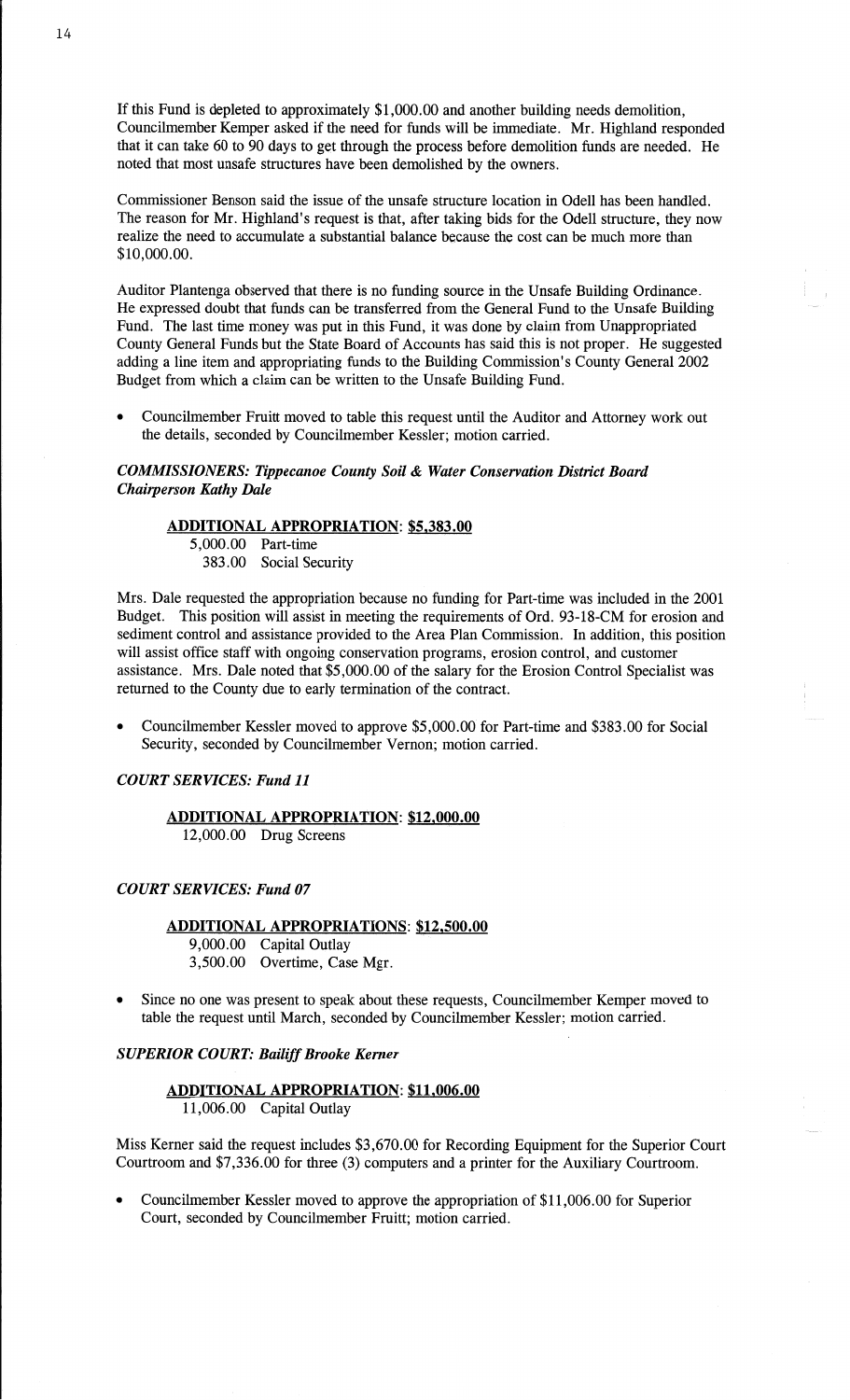| <b>SALARY ORDINANCE</b> Position |                    | Rate      | <u>Salary</u> |
|----------------------------------|--------------------|-----------|---------------|
| Full Time                        | Senior Planner (3) | 1,916.63/ | 139,377.00    |
|                                  |                    | 1,974.13  |               |

Mr. Hawley explained that the person who held the Principal Planner position recently resigned to relocate. Because Mr. Hawley does not plan to fill the Principal Planner position, he would like to make it equivalent to a comprehensive planning Sr. Planner V position. He also wants to elevate a Transportation Planner position to a supervisory Sr. Transportation Planner V **position**  to bring the **total** number of Sr. Planners to three (3). Mr. Hawley said the job descriptions have been adjusted and no **additional** funding will be necessary

**<sup>0</sup>**Councilmember Kessler moved to approve the Salary Ordinance, seconded by Councilmember Vernon; **motion** carried.

# *CARY HOME: Executive Director*

| <b>SALARY ORDINANCE</b> | Position             | <u>Rate</u> | <u>Salary</u> |
|-------------------------|----------------------|-------------|---------------|
| Full Time               | House Supervisor (3) | 1,001.96/   | 76,564.00     |
|                         |                      | 1.152.79    |               |

Ms Humphrey said when she requested the approval of the Salary Ordinance for two (2) House Supervisor positions last month, she did not take into account **that** the position is needed twenty four hours a day. She requested approval of the Salary Ordinance for a third House Supervisor that requires no additional funding.

**<sup>0</sup>**Councilmember **Basham** moved to approve the Salary Ordinance for a House Supervisor, seconded by Councilmember Fruitt; motion carried.

By request of Councilmember **Basham,** Ms Humphrey briefly discussed the **creation** of an Emergency Shelter Care Unit that is planned at Cary Home for Violent juveniles who need to be taken from their homes to a safe place. It will be a locked **unit** with 15 beds Where the juvenile can be housed a **maximum** of 60 days.

# *PROBATION:*

| <b>SALARY ORDINANCE</b> | Position                   | Rate     | Salary    |
|-------------------------|----------------------------|----------|-----------|
| <b>Full Time</b>        | <b>Probation Officer -</b> | 1.242.79 | 22,371.00 |
|                         | <b>SHOCAP</b>              |          |           |

This Salary Ordinance for **a SHOCAP** Tracker, a Probation Officer who will work with juveniles. Funded by a JAIBG Grant, the position will be in effect for 6 months.

Councilmember Kemper moved to approve the Salary Ordinance, seconded by Councilmember Basham; motion carried.

# *VETERANS SERVICE OFFICER: Randy Fairchild*

Mr. Fairchild said the Veterans Service Office supplies **American** flags for veteran's graves on Memorial Day at a cost of approximately \$2,000.00. He currently funds their purchase from the Burial of Servicemen Account but asked if the **Council** thinks it should be paid from another account.

Councilmember Kemper suggested increasing the Office Supplies 2002 Budget request to cover this expense.

Mr. Fairchild apprised the Council that he is trying to raise funds to purchase **a** new van for transporting veterans to Indianapolis and Danville, IL. The current van is **a** 1994 with 124,000 miles. Through a DAV Program, he can purchase a new Ford van for \$15,000. He has commitments of \$4,000 from the local **DAV,** \$1,000 from the 40 **&** 8, and \$7,500 from Eli Lilly over a three year period. He thinks he can raise the remainder. Since he will only receive \$2,500 from Lilly **this** year, he said it may be necessary to ask for an additional appropriation. No opposition was expressed by Council members.